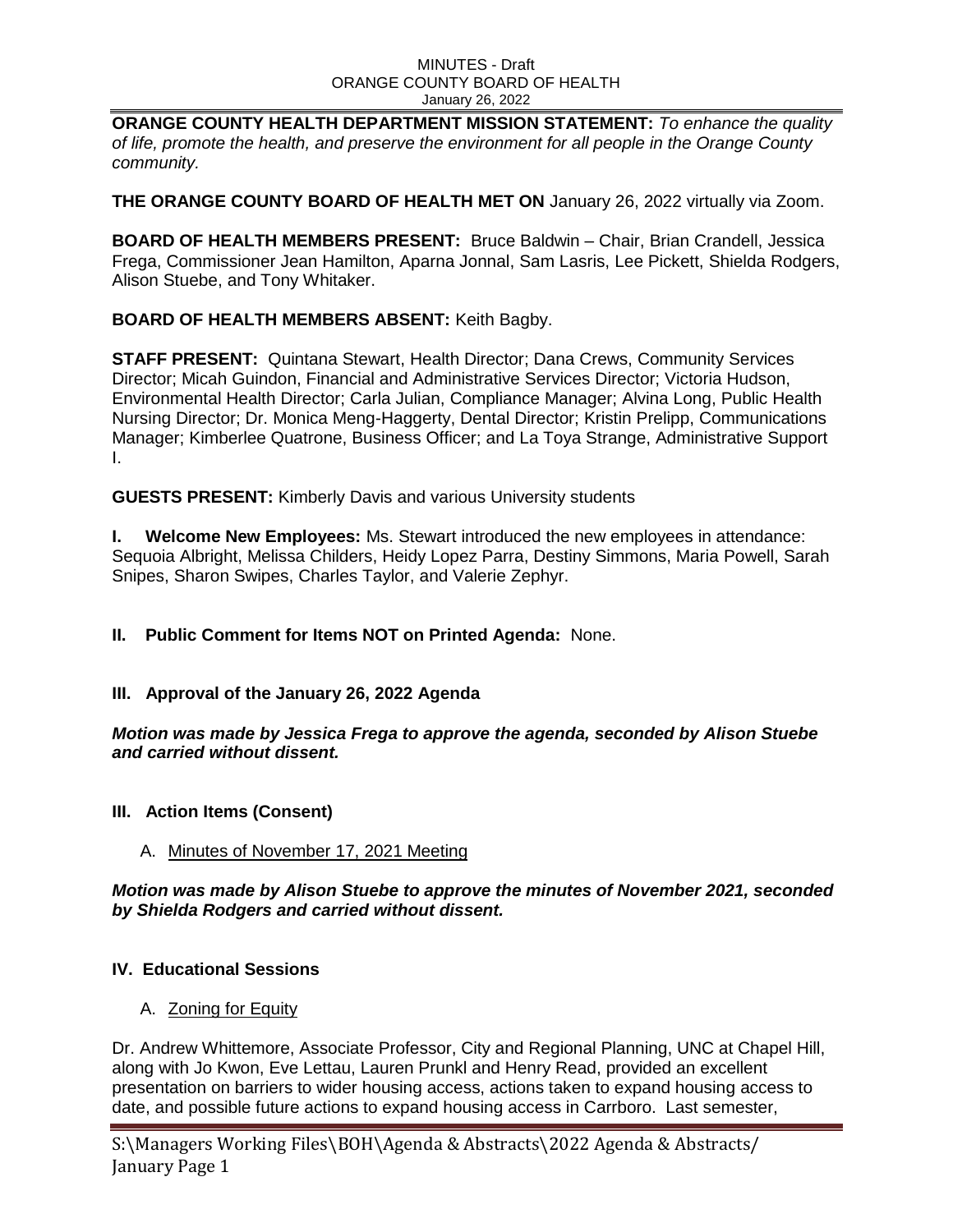graduate students at UNC's Department of City and Regional Planning researched the relationship between zoning and housing affordability in Carrboro.

The link to the presentation is below. [https://storymaps.arcgis.com/stories/5bf9817ec5a041d1904291bc22b095b3](https://urldefense.proofpoint.com/v2/url?u=https-3A__storymaps.arcgis.com_stories_5bf9817ec5a041d1904291bc22b095b3&d=DwMF-g&c=JRU6Crajf79kKcplUJFHFfpcQ9GkS9xWLut8YRTooJY&r=CPznVN47kY7H1Mid9QPBej0Dv7CpmfCLl-UTfNJDVaE&m=tlHBcthb8h5pjAaPGJJW-6mGS1kjqJzR3PKPyOYKSiKzdi60OJV2LAT-ZjsMtVVV&s=vIpksYCb6INGLswWeWwqyyrglIDJGNuCPHVsqzEUoeY&e=)

# *The BOH had questions and comments that were addressed by Dr. Whittemore and the graduate students.*

# B. 2<sup>nd</sup> Quarter Financial Reports & Billing Dashboard

Micah Guindon, Finance and Administrative Services Director, gave a report on the 2<sup>nd</sup> quarter revenue and billing accuracy. Her report is as follows:

• Total Health Department Budget vs. Actuals:

Average YTD monthly revenue in FY21-22 after the second quarter is \$267K/month or \$1.6M YTD, representing 37% of our overall budgeted revenue for the year. Due to the timing of this report and State funds being reimbursed, another \$114K in State revenue is expected for December expenditures. Revenues are comparable to this point last fiscal year (FY 20-21  $2<sup>nd</sup>$  Quarter YTD: \$1.6M). Given that State funds have not yet been received for December, expenses are slightly higher than revenues, at 40% of the overall budget.

Dental Earned Revenue by Source:

The FY 21-22 average monthly revenue (\$46.4K/month) for the second quarter is above our budget projection (\$41K/month) and our FY 20-21 average of \$37.1K/month. FY 21- 22 dental earned revenue totaled \$279K at the end of the second quarter compared \$188K at the end of the FY 20-21 first quarter. The dental clinic is also open under the regular schedule of Monday to Friday whereas they were at a reduced schedule this time last year. Additionally, the clinic has changed children's cleaning appointment times from 1 hour to 45 minutes, allowing additional patients to be seen each day. Lastly, the clinic is working to reduce no show appointments by confirming all appointments at least 24 hours in advance.

• Medical Earned Revenue by Source:

Medical earned revenue is currently above the budgeted projection for FY 21-22 (\$33K/month) at \$55.4K/month due to greater than anticipated revenue during the pandemic. Telehealth visits have been very successful and allowed the clinic to continue to see patients and bill for services even as in-person visits were limited. Medical clinic revenue totals \$333K for second quarter FY 21-22 compared to \$253K in second quarter FY 20-21.

Environmental Health Earned Revenue by Source:

Environmental Health earned revenue is slightly below the budgeted projection for FY 21-22 (\$53K/month) at \$49.1K/month. There tends to be less demand in November and December due to clients not starting new projects during these holiday months. Nonetheless, Environmental Health revenue totals \$295K for second quarter FY 21-22 compared to \$264K in second quarter FY 20-21 as service demand in all onsite water protection programs has increased.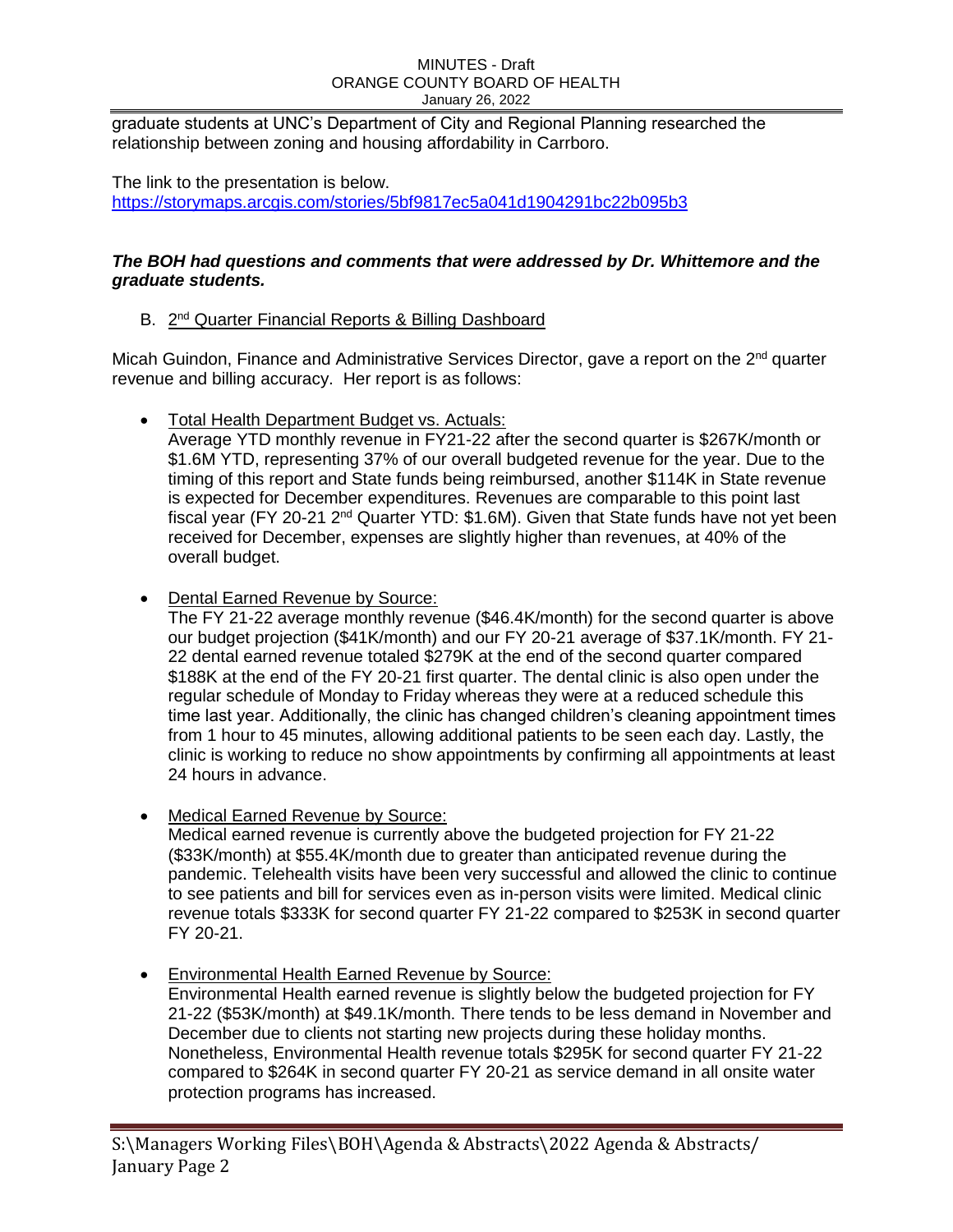Grants Fund Revenue:

- Last fiscal year FSA was given the final installment of the \$300k for the multi-year Kenan grant. The Foundation has allowed us to roll the remaining \$53k to this fiscal year where it will be used towards sub-grants and community-based events promoting health and well-being, interpreter costs, and printing materials.
- Additionally, we have been awarded approximately \$26k for NC Integrated Care for Kids (NCInCK) program which will be used towards staff personnel costs to implement the InCK model in Orange County.

## *The BOH had questions and comments that were addressed by Ms. Guindon and Ms. Quatrone.*

C. Salmonella Outbreak

Victoria Hudson, Environmental Health Director, provided a brief summary about the investigation and monitoring process of the Salmonella outbreak that occurred at the UNC Hospital Main Campus. Below are some highlights.

- This was a coordinated effort involving approximately 50 people including the OCHD EPI team, UNC Occupational Health, UNC Nutrition, and NCDHHS staff.
- Salmonella is a foodborne illness associated with gastroenteritis.
- Salmonella Javiana is a Salmonella serotype that is restricted to the Southeastern US.
- Symptoms develop 12-72 hours after the contaminated item has been consumed and include diarrhea, fever, abdominal cramps, and headaches.
- For most people, symptoms generally last for 4-7 days.
- $\bullet$  On November 5<sup>th</sup>, a case of salmonella was reported to the OCHD CD team. The CD team then contacted Ms. Hudson. A patient at UNC Medical, who had been an inpatient since October 18<sup>th</sup>, became symptomatic on November  $2^{nd}$ . The hospital knew it was Salmonella due to a culture; however, they were unaware of the subspecies at that time.
- $\bullet$  By November 6<sup>th</sup>, there were 7 suspected cases.
- $\bullet$  On November 6<sup>th</sup>, the OCHD Epi Team, which consists of certain administrative, Environmental Health, CD and clinical staff, was activated. They reviewed policies, notified the state epidemiologist and along with the assistance of Dr. Pettigrew, notices were sent to the providers.
- $\bullet$  By November  $7<sup>th</sup>$ , there were 9 suspected cases.
- The patients' food diaries were requested. Directives were given to stop serving the fruit cups.
- $\bullet$  By November 16<sup>th</sup>, there were up to 15 suspected cases.
- On November 16<sup>th</sup>, the Department of Agriculture performed environmental swabs of the area in which the fruit cups were made. All of the environmental samples were negative. The exact source of the outbreak had not been determined.
- Lessons learned included to not make assumptions and the understand traceability. Companies need to know where their food is outsourced from when their vendor runs out.

# *The BOH had questions and comments that were addressed by Ms. Hudson.*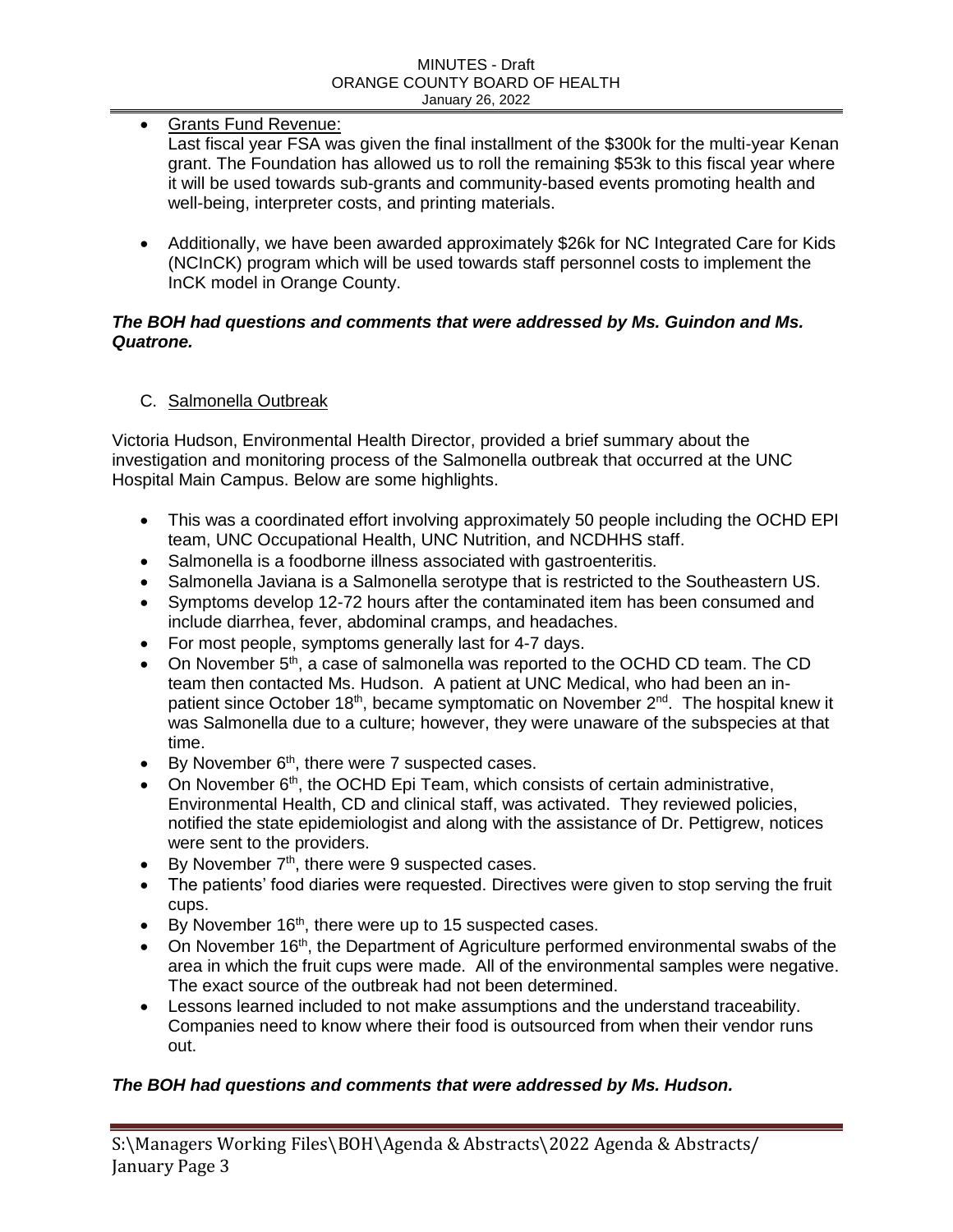# D. Outside Agency Review Process

La Toya Strange, Administrative Support I, summarized the Outside Agency Review process and what is required of Board of Health members for evaluating applications. The Health Department will receive applications to review. Board members are to review the applications assigned to them, record scores on the appropriate scoring cards, and send the completed scoring cards back to Ms. Strange by Tuesday, March 1<sup>st</sup>.

# **VI. Action Items (Non-Consent)**

# A. Updated BOH Policy Manual

The Board was presented with the updated BOH policy manual. The Board members are to update their binders with the updated BOH policy. They were reminded to sign the Signature Page for Receipt of Board of Health Policy and Procedure Manual that was previously emailed to them.

# **VII. Reports and Discussion with Possible Action**

## A. Health Director Report

Ms. Stewart began by introducing Alvina Long, Public Health Nursing Director, as this is her first Board of Health meeting since being hired. She also gave Kudos to Bruce Baldwin for his actions regarding alerting Victoria Hudson upon seeing water spurt from the parking lot near the shelter at the Farmer's Market. Some of the items Ms. Stewart briefly highlighted are below.

- The Preventing Underage & High-Risk Drinking Town Hall was held on December  $8<sup>th</sup>$ . Local data was shared. Vice-Chair, Keith Bagby, also attended. Ashley Rawlinson facilitated the event as well as completed a lot of the background work.
- Some of the members from the multi-agency Partner Information Sharing Group have temporarily reconvened to meet monthly on the 1<sup>st</sup> Tuesday for the next few months to discuss needs identified to the COVID response. Those members include representation from UNC, UNC Hospitals, law enforcement and public health.
- The Budget Kickoff with county finance was held on January  $13<sup>th</sup>$  and  $14<sup>th</sup>$ .
- **Last Thursday, we had our 1<sup>st</sup> Opioid Task Force meeting since the pandemic. Vice-**Chair, Keith Bagby, also attended the meeting. The Task Force is working to identify what priorities and strategies they'll address in OC and how best to disperse the Opioid Settlement funding that will be received in the upcoming months. They will also be working closely with the BOCC once funds are received to ensure compliance with how the funds are spent and with reporting requirements.
- Governor Cooper extended Executive Order 245 through April 5th.
- Ms. Stewart and her assistant, Ms. Strange, have been discussing schedule changes. Ms. Stewart will have some time blocked on her schedule to be more responsive to non-COVID related tasks and to get back to some of the pre-COVID public health duties. As Ms. Stewart will continue to handle COVID tasks, she's hoping this new schedule will also ensure she's able to be more responsive and engaged with the Board as well as provide more administrative time.
- Accreditation OCHD staff will be presenting on Accreditation. Documentation is due this fall. The Site Visit will occur in spring 2023.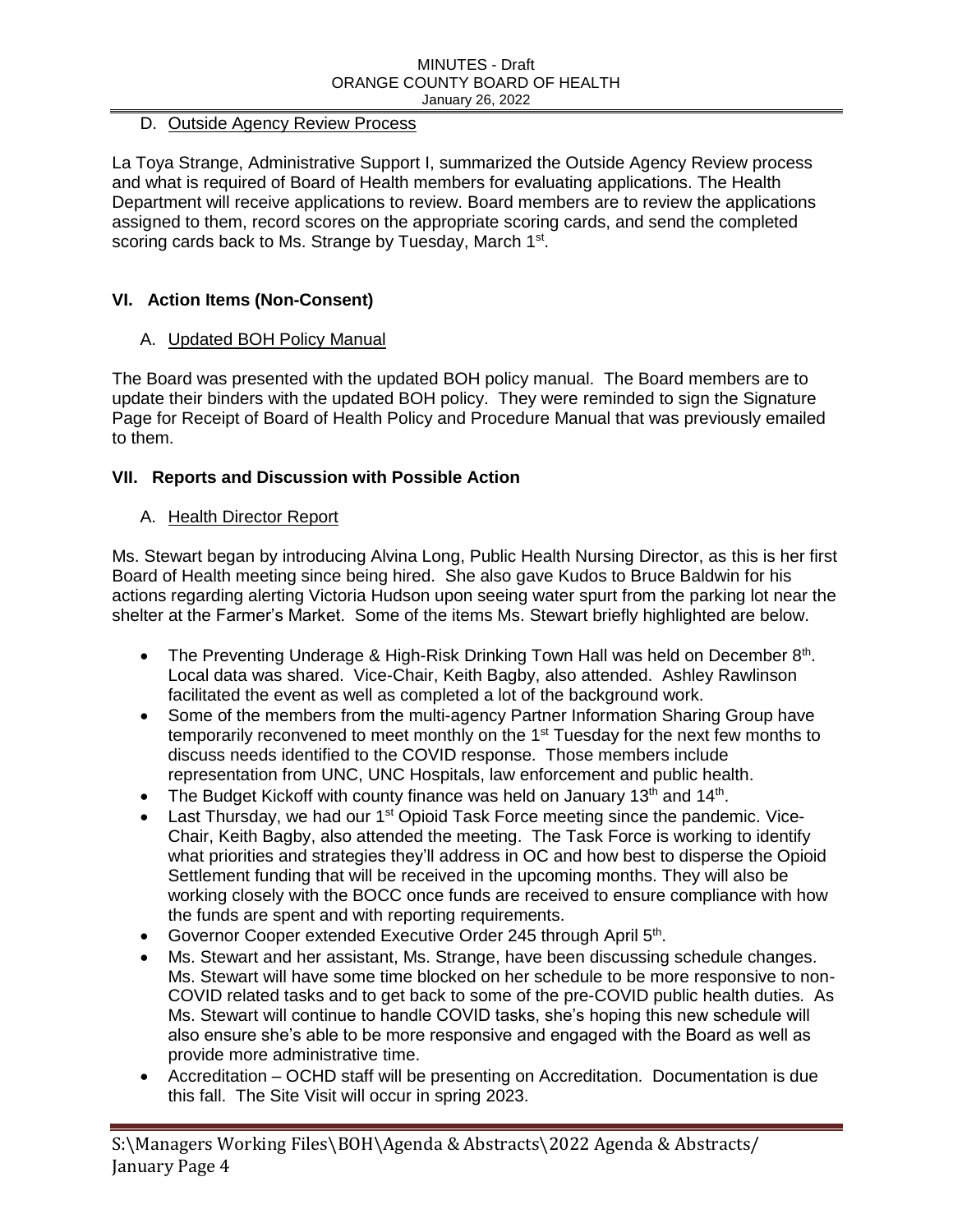Ms. Stewart will be reaching out to the Board regarding getting back on track with BOH Subcommittee meetings so that the Strategic Plan can be finalized.

# A. COVID-19 Update

Quintana Stewart, Health Director, gave an update on the COVID-19 status in Orange County (OC) as well as took questions from the Board. Some highlights are below.

- In OC, there were 3 new deaths in the last 2 weeks, which equals a total of 115 deaths.
- There are 21,774 cases COVID cases in OC.
- There's still a surge with Omicron in our community.
- In the last 7 days, there's been 1610 new cases and 4087 new cases in the last 14 days.
- During the week of 12/9-12/15, 33% of new cases were of those fully vaccinated.
- The vaccine is working and is still reducing severe illness and death.
- There have been 116,070 people (78%) who have received at least their  $1<sup>st</sup>$  dose. There are 111,324 people (75%) that are considered fully vaccinated.
- The DHHS website has added new data regarding vaccinations. It provides data on those that have received an additional dose; however, it doesn't differentiate whether it's a booster or simply an additional dose due to being immunocomprised. There have been 64,757 people that have received a 3<sup>rd</sup> shot.
- The guidance has changed on when a booster shot should be given. For Moderna and Pfizer, it's 5 months. For those that received the J & J vaccine, they should get their booster after 2 months.
- For the general public, the state is no longer conducting case investigations and contact tracing. Leadership from DHHS has stated that only 1/3 of those called for contact tracing answered and only 1/10 of those called for case investigations were answered. Contact tracing and case investigations will continue for high-risk communities such as LTCF, K-12 schools and daycares.
- There had been many complaints and issues with the Hillsborough state testing vendor StarMed. Those concerns were made known to the state. StarMed will be exiting the end of this month. Mako will be the new state vendor beginning Jan 31<sup>st</sup>.
- Optum, the state testing vendor in Chapel Hill, is performing satisfactorily as it seems to have a better registration process than StarMed. There is still high demand and volume.
- The CDC guidance has changed as only 5 days of isolation are required regardless of vaccination status. After those 5 days, an individual can go back to work/school if symptoms have resolved but they will need to wear a mask.
- OCHD sent a press release about high quality masks. Ms. Stewart thanked Ms. Prelipp for getting out the messaging. Ms. Stewart stated that the goal is to have a well-fitted mask.
- OCHD received a shipment of Makrite N95 masks (approx. 14k) from the state. Dana Crews volunteered to assist with getting the distribution plan underway. Town & community partners will get masks to distribute to those that in need. Allowing our partners to get the masks and distribute them amongst their community members is best, as they'll be able to provide them to those families in need. The partners did not want this publicized as this may prevent those in their communities from getting the masks due to others attempting to obtain masks designated for their community members in need.
- The Hillsborough Library will serve as a public site for mask distribution. The Inter-Faith Council for Social Service (IFC) will do the same in Carrboro. Local pharmacies will be receiving masks from the federal government.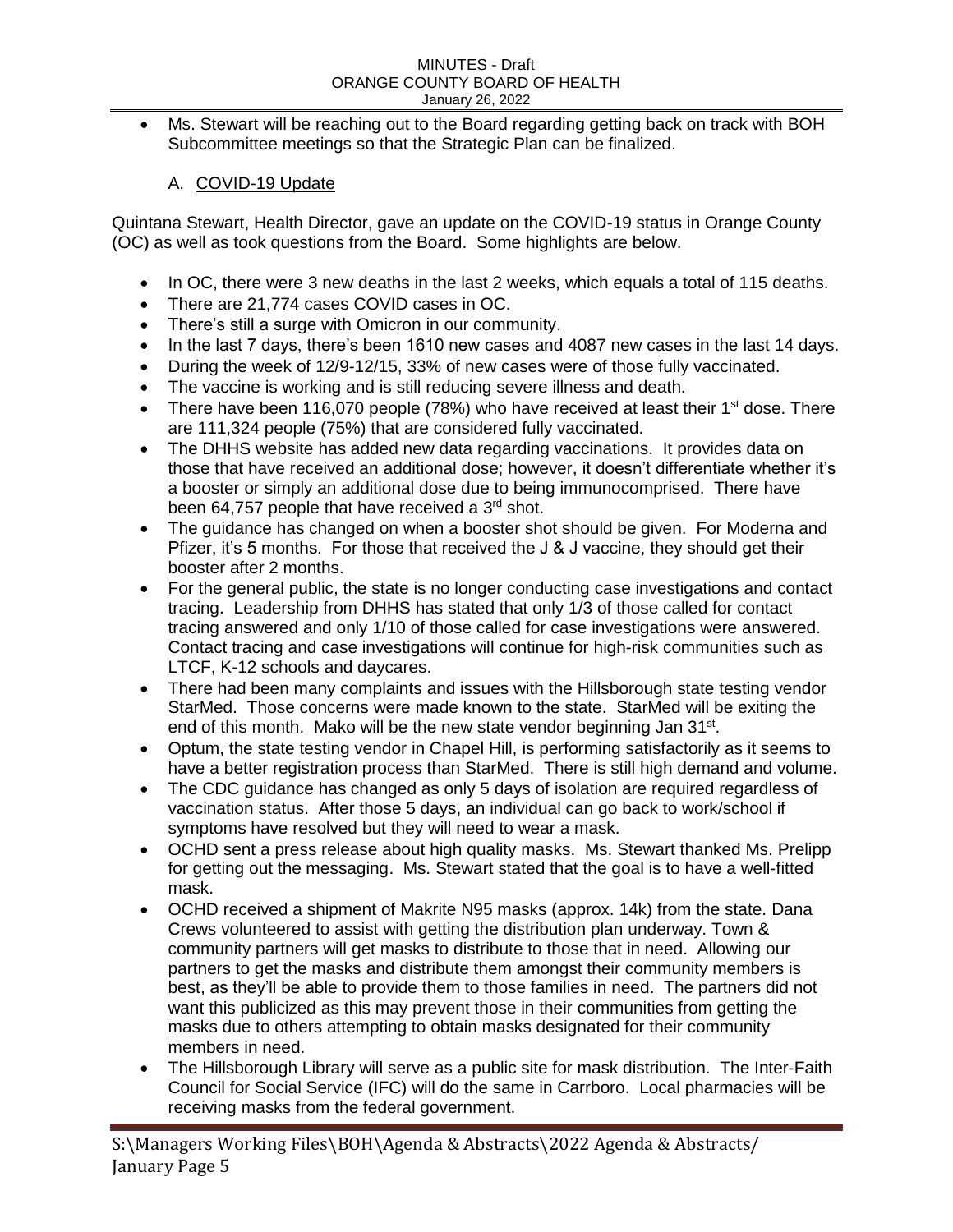## *The BOH had questions and comments that were addressed by Ms. Stewart.*

E. Media Items

Kristin Prelipp, Communications Manager, briefly mentioned some of the articles in the Board packet including articles on the NC FIT program in which OCHD staff, Tommy Green, was interviewed, OC having the fewest COVID-19 cases per capita in NC, and the  $3<sup>rd</sup>$  rabies case reported in OC in 2021.

## *Media items were in the packet which focused on Orange County's events and our involvement in various efforts.*

## **VII. Board Comments**

Earlier in the meeting, Chair Bruce Baldwin welcomed back Commisioner Jean Hamilton for a 2<sup>nd</sup> term as our BOCC representative.

Commissioner Jean Hamilton wanted to follow up on a previous conversation regarding trying to help our community understand the indicators used for some of the COVID policy decisions. The BOCC looks to the health department and the Board of Health for guidance. Many of the conversations are held between Ms. Stewart, the BOCC Chair and the mayors. Commissioner Hamilton would like the Board of Health to bring more ideas to Ms. Stewart and to think more broadly about how we stay safe even in an environment where enforcement is going to be a challenge.

Commissioner Hamilton would also like the Board of Health to work on water and sewer issues as a follow up to the presentation given by a UNC Greensboro student last year. The BOH is able to make recommendations to the BOCC about what should be done. She thinks that this would be a good issue for one of the BOH subcommittees to tackle.

Discussion was held by Board members about possibly posting restaurants that require proof of vaccination on our website. Points made included the consultation of the county attorney and defining "fully vaccinated".

Mr. Baldwin officially congratulated Ms. Stewart on becoming the Secretary of the NC Association of Health Directors (NCALHD). Mr. Baldwin also requested to be contacted if anyone knows Tom Donahue, the person that placed a comment in the chat mid-way through the Board meeting, as he would like to reach out to him.

As an awareness point, Brian Crandell brought up the topic of radon in OC. This is Radon Action Month and this week is Radon Week. He's spoken with Ms. Prelipp and is aware that the OCHD website does provide links regarding radon. The EPA also has an excellent citizens' guide.

## **VIII. Adjournment**

*Jessica Frega moved to adjourn the meeting at 8:57pm and Alison Stuebe seconded.*